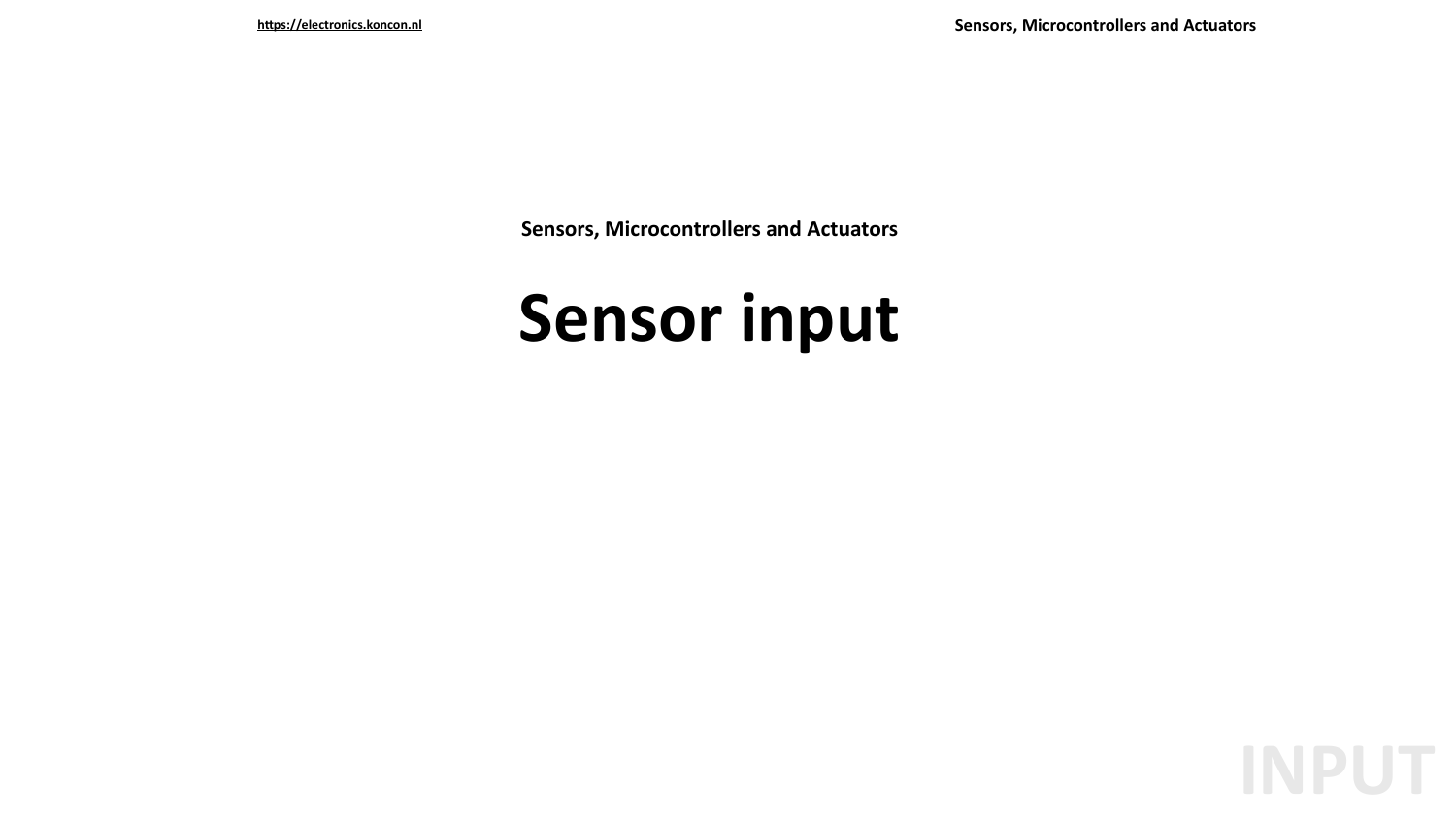

# *A0 - A5*

### **Voltage**

*Programming UNO with 'Arduino sketch' Serial communication (RS-232) Tx and Rx*

*Input resolution = 10 bit = 2 10*

*= 1024 Output resolution = 8 bit = 2 8 = 256*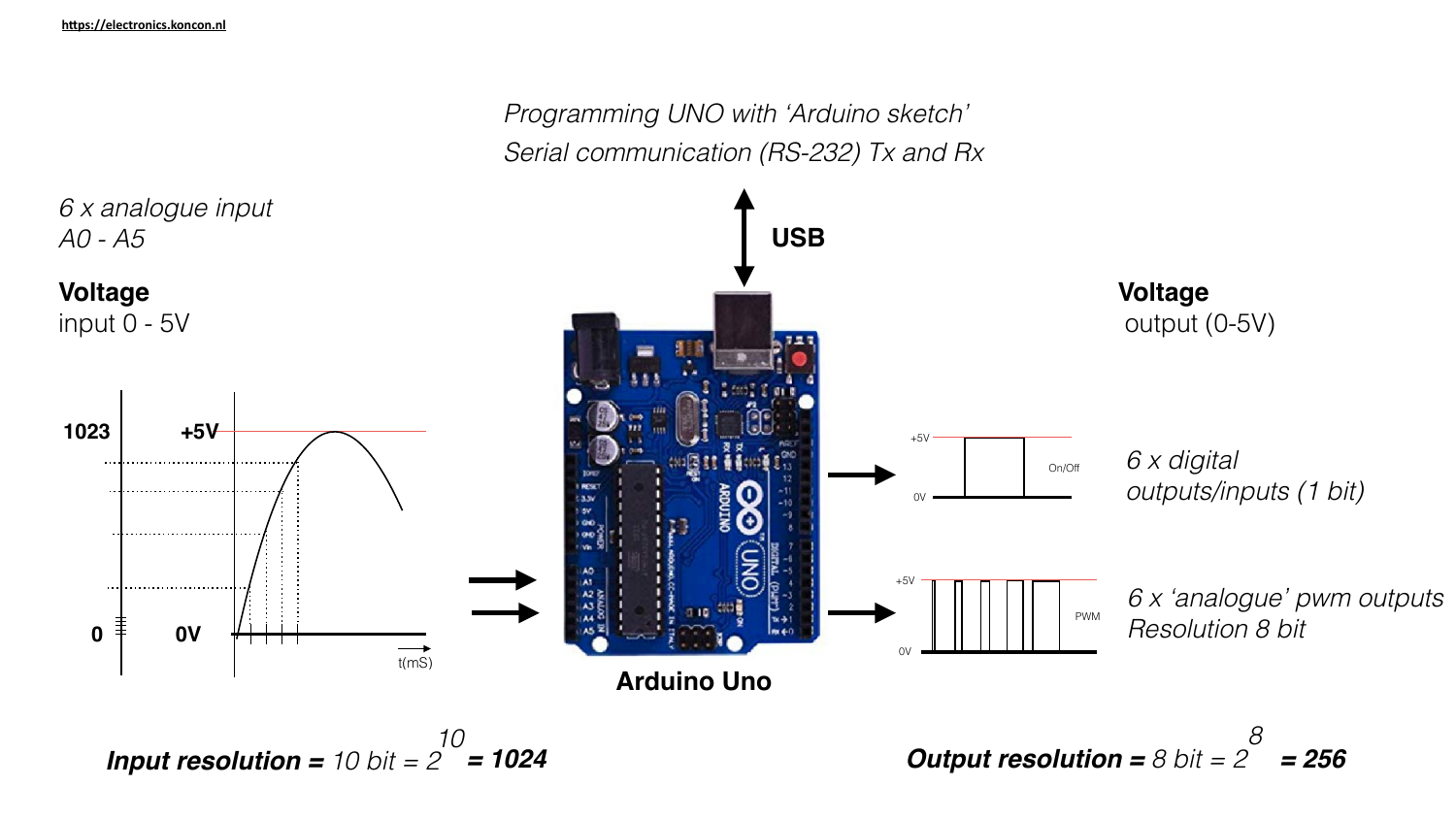A sensor converts a **physical quantity** (like light, pressure, temperature, etc, etc, …) into another physical quantity (like resistance, voltage, heat, …).

https://electronics.koncon.nl

### **What is a sensor:**

## **Light Dependant Resistor**

Light intensity to resistance

#### **Some examples:**





**Potentiometer**  Rotation/Position/Angle to resistance



**Switch**  "Status" to resistance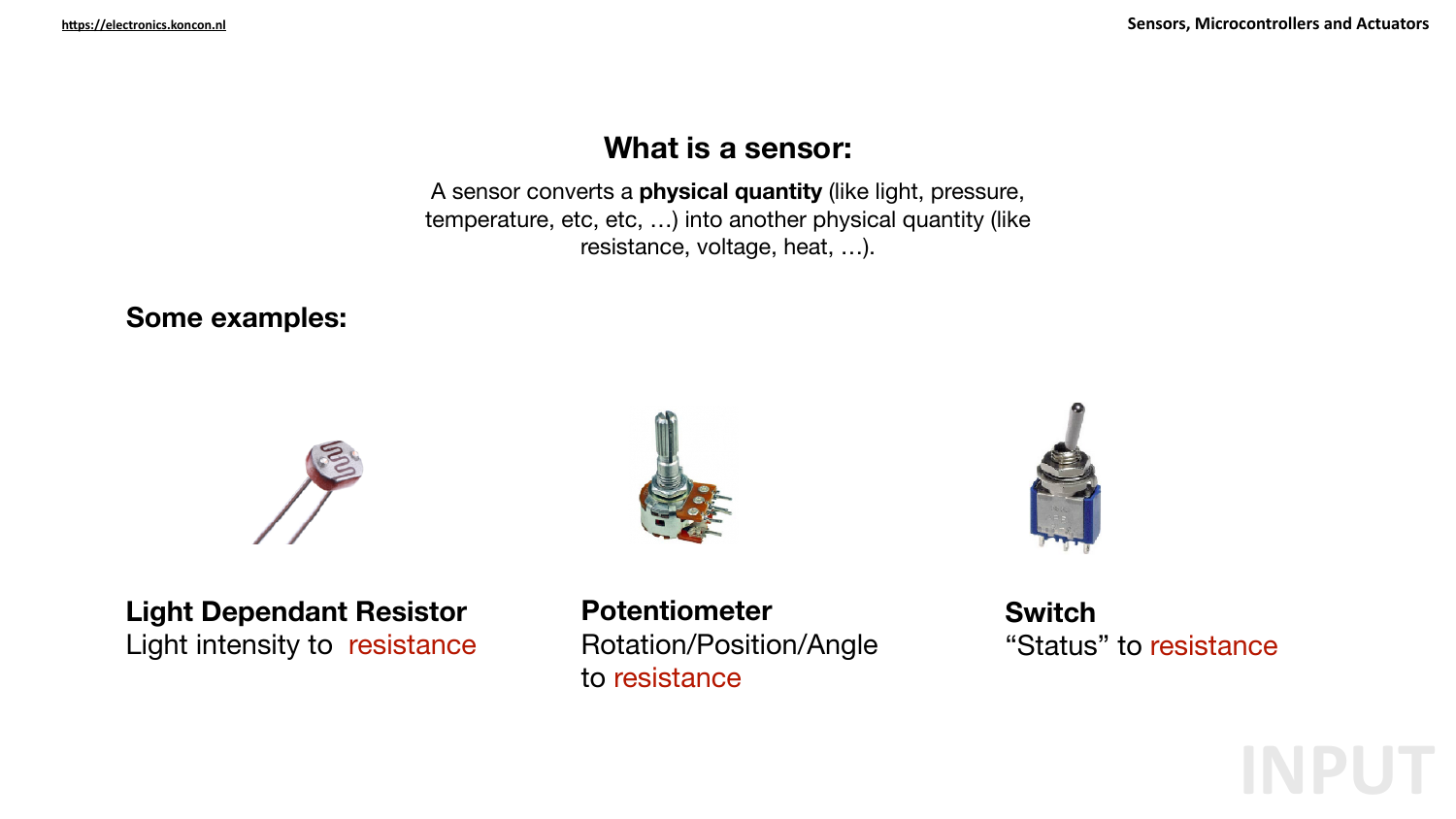- **Since an average sensor-interface takes 'voltage change' as an input, 'resistance change' has to be converted to** 
	- **voltage 'change'!**
	- **Yes … there it comes: Ohm's law!**



https://electronics.koncon.nl

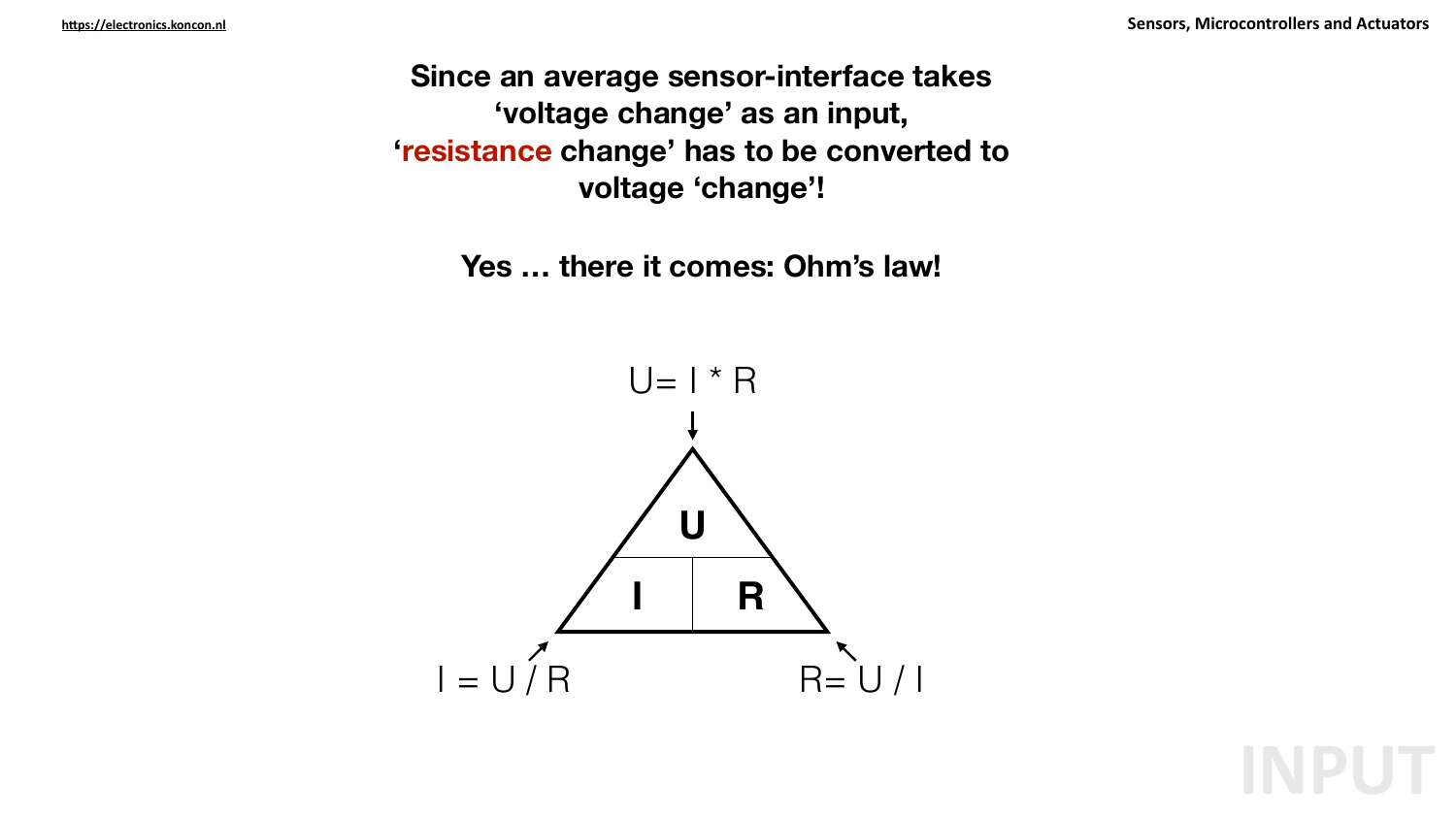#### **We need an extra resistor to convert the current change into voltage change**



**Sensors, Microcontrollers and Actuators**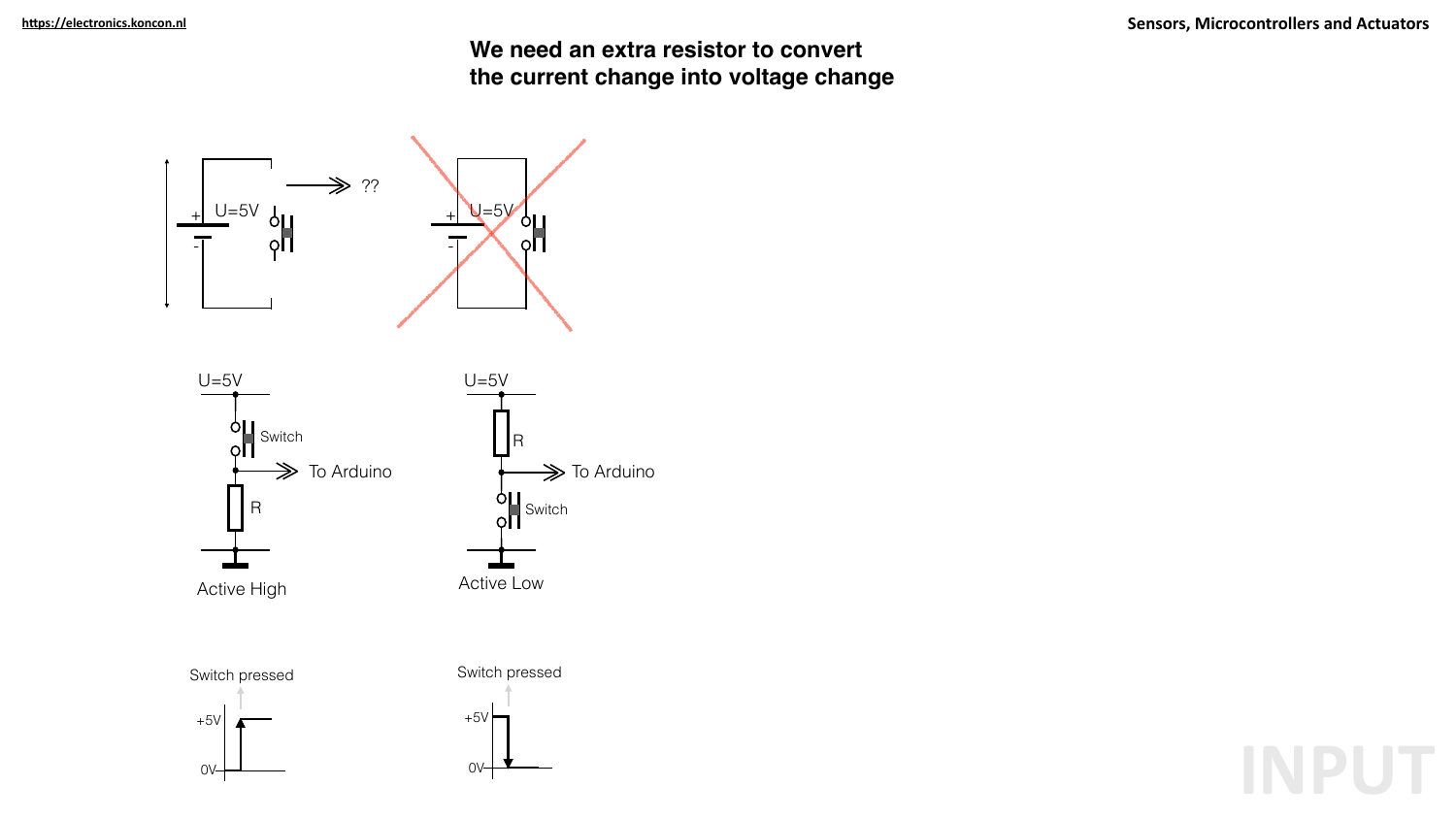



**Sensors, Microcontrollers and Actuators** 

#### **We need an extra resistor to convert the current change into voltage change**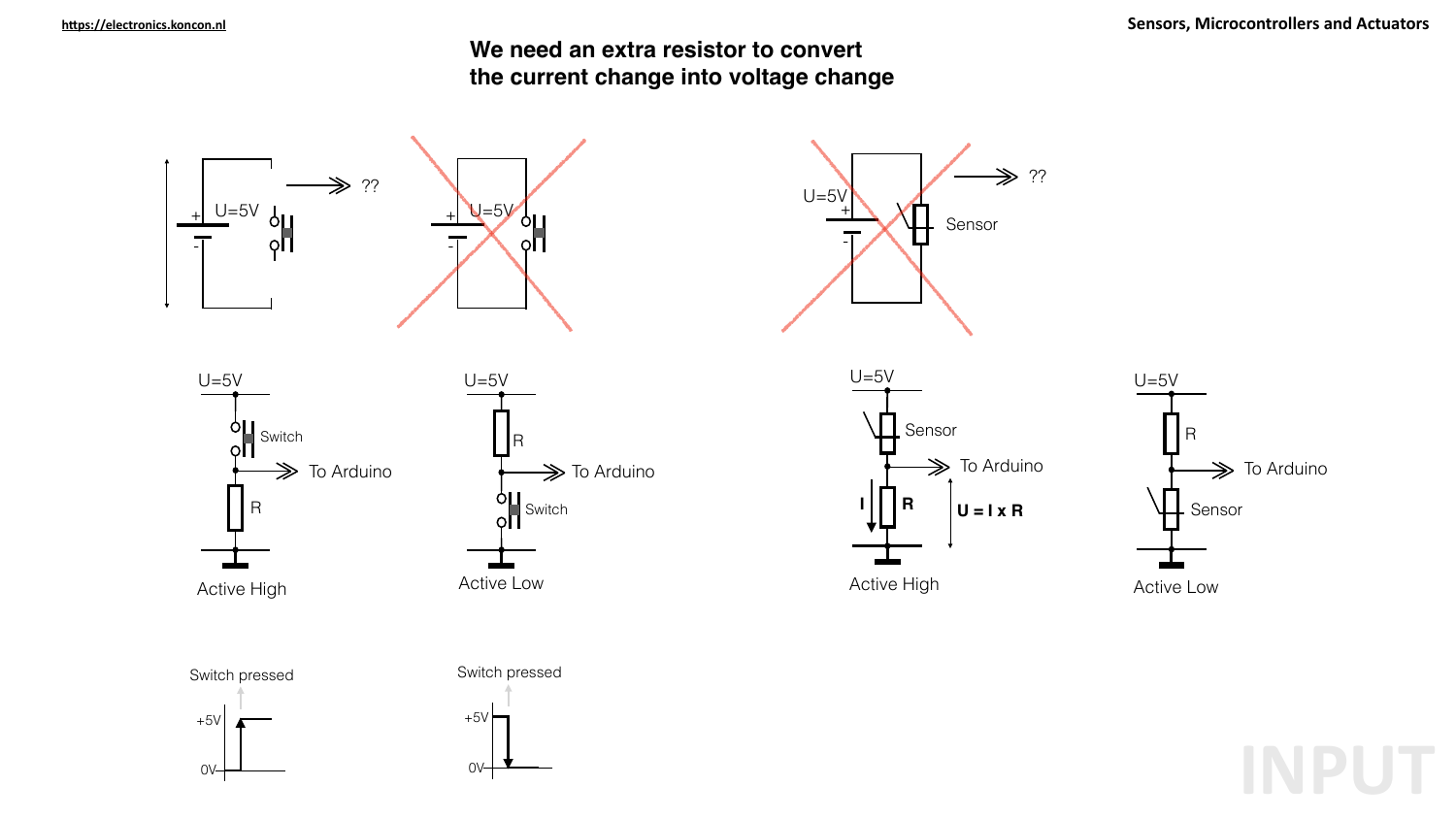



**Sensors, Microcontrollers and Actuators**